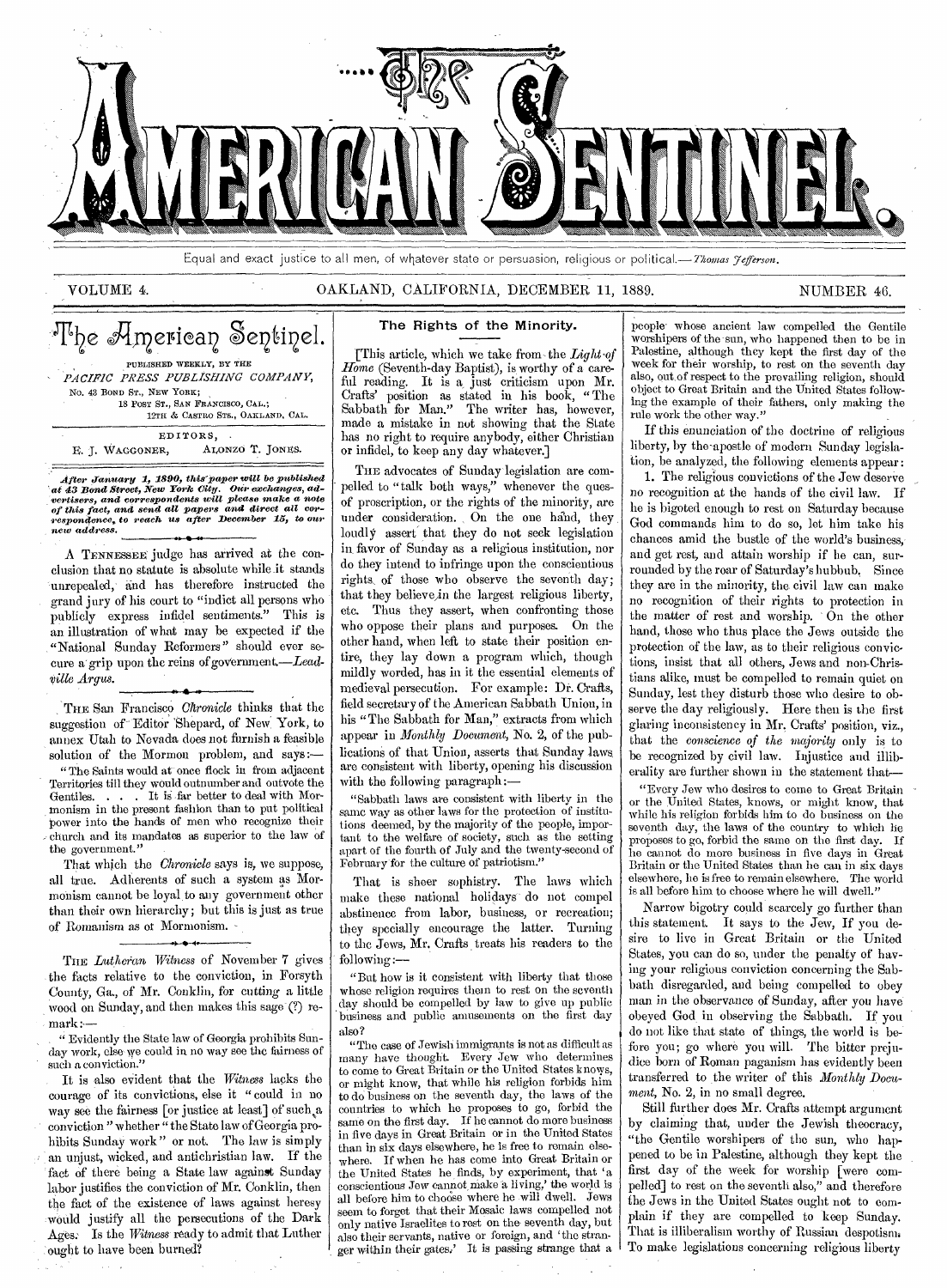which were necessary when the Jews were surrounded by most corrupting forms of heathenism, the standard by which to determine the application of the same principles under a Christian republic, is a step backward, worthy of the darkest period of the middle ages. According to this document, might is right in religious matters. And while the writer insists, in another part of the same document, that the law has no right "to enforce upon anyone the religious features of the day," he here assumes that the first religious features of the day, viz., cessation from *secular business,* must be enforced, even upon those who conscientiously regard another day. Mr. Crafts' illiberalism does not stop with the Jews. Christians who observe the Sabbath are placed in the same category, and their rights are openly ignored in a similar way.

Witness the following:—

"The one or two very small sects of Christians who worship on Saturday, holding, as they do, that the observance of one day in seven for rest and worship is necessary for personal and political self-preservation by a law of God as old as the race, are not less inconsistent than the Jews in seeking to break down such an observance in all who will not observe the day which their method of Bible interpretation has pointed out. The tendency of legislatures and executive officers toward those who claim to keep a Saturday-Sabbath, is to overleniency rather than overstrictness. For instance, the laws of Rhode Island allow Seventhday Baptists, by special exception, to carry on public industries on the first day of the week in Hopkinton and Westerly, in each of which places they ' form about one-fourth of the population. This localoption method of Sabbath legislation, after the fashion of Rhode -Island or Louisiana, if generally adopted, would make not only each State, but the nation also, a town heap, some places having two half-Sabbaths, as at Westerly, some having no Sabbath, as at New Orleans, to the great confusion and injury of interstate commerce, and even of local industry. Infinitely less harm is done by the usual policy, the only constitutional or sensible one, to let the insignificantly small minority of less than one in a hundred, whose religious convictions require them to rest on Saturday (unless their work is of a private character such as the law allows them to do on Sunday), suffer the loss of one day's wages rather than have the other ninety-nine suffer by the wrecking of their Sabbath by;public business."

Here it is asserted that the tendency of civil government toward Seventh-day Baptists is to "overleniency" rather than to overstrictness, and because, in two townships in the State of Rhode Island, Seventh-day Baptists are permitted to carry on public business on the first day of the week, Dr. Crafts apprehends great danger to the interests of the nation, lest by an extension of this policy the nation will become a "town heap; some places having two Sabbaths, as at Westerly, some having no Sabbath, as at New Orleans, to the great confusion and injury of interstate commerce and even of local industry." In view of such an appalling danger to the nation, he declares that it is infinitely less harmful "that the insignificantly small minority of less than one in a hundred" should "suffer the loss of one day's wages 'rather than for the other ninetynine to suffer by the destruction of Sunday." How terribly dangerous to the welfare of the nation this insignificantly small minority of "less than one in a hundred" is! How evident it is that the permission granted to the Seventh-day Baptists in Hopkinton and Westerly has produced widespread Sabbathlessuess in the United States. True, few people knew anything about Hopkinton or Westerly until the appearance of Dr. Crafts' book. But who can fail to see ,that Sunday trains, Sunday newspapers, the crowds at Coney Island, the riotings in the beer-gardens of Cincinnati, the theater-going which abounds in New Orleans, and the bull-fights in Spanish Mexico, have arisen directly from the influence of this "local-option" method of permitting the Seventh-day Baptists, in two towns in the State of Rhode Island, to enjoy their God-given, rights under the civil law? Where is the school-boy who is not able to trace the under-ground currents by which the baneful influence of these Rhode Island Seventh-day Baptists (for they have been there for more than two hundred years), has crossed the continent, passed under the Rockies, and brought about the repeal of the "California Sunday law." How is it possible not to see, on the other hand, that if the "insignificantly small minority" of Seventh-day Baptists, Seventh-day Adventists, and Jews, were wholly deprived of their civil rights, so far as the Sabbath 'is concerned, and were compelled to fold their hands in idleness on Sunday, all interstate commerce on Sunday would cease, the enormous issue of the Sunday newspaper would soon be a thing of the past, and universal quiet, peace, and religious worship would obtain, "where'er the sun doth his successive journeys run."

While there is no other way to meet such bigotry as is set forth in Mr. Crafts' utterances, the brush of, sarcasm is yet not sufficient to paint the medieval bigotry which is contained in his highsounding sentences. If the principle enunciated by him, that the majority alone is to be protected as to conscience, were enforced, the scene would change at once, and the comparatively few who now seek religious services on Sunday, would be compelled to desist therefrom, lest their expression of religious regard might throw too somber a shade over the jollity and pleasure seeking of the masses.

Every effort to sustain the position set forth in this *Document,* No. 2, reveals the fact that the just province of the civil law is to grant uniform protection to all worshipers, at any time, and on any day when they seek rest and worship. On no other ground, can the doctrine of religious liberty be sustained. The fact that the great evils complained of in connection with Sunday desecration exist, wholly independent from, and beyond the influence of, the Christians who keep the Sabbath, and ask the privilege of treating Sunday as an ordinary secular day, destroys all foundation for the assertions that if Sabbathkeepers be granted their constitutional rights, injury will accrue to the commonwealth. Worst of all, this sneering at the "insignificant minority" is the language of bigotry and tyranny. It shames this century of Protestant history.

THE *Christian Commonwealth* of July 25 relates that the Moslem preacher of Liverpool publicly rebuked the Prince of Wales for teaching the Shah of Persia to gamble. He had never known the vice till it was taught hini by a socalled Christian prince. The above journal says:

" It seems to us extremely disgraceful that just at the time when the Church of England is waking up to the enormity of this vice, and is becoming sensible of the extent of its spread, the future head of that church Should be teaching a Mohammedan how to add another vice to the list of those which he .habitually practices."

And this shows the beauty of an established religion. According to law the Prince of Wales, should he become king of England, would be the head of the Established Church ; but law can never make Christians.—Signs of the Times.

.<br>-<del>ه. ن@</del> - نم ADDRESS all orders communications, etc., for the AMERICAN SENTINEL, 43 Bond Street, New York City.

#### The Sunday Newspaper.

- CHRISTIAN and thinking men have expressed much anxiety concerning the influence of the Sunday newspapers on the morals and religious sentiments of the community and the increase of Sabbath-breaking. The marvelous growth of this department of journalism is worthy of attention. Many of the prosperous city dailies issue Sunday numbers. And what is remarkable, the Sunday issue is the largest in size and circulation. They also put into this issue the produc- tions of their best writers. It is said that they pay higher rates per column than for articles in their week-day issues. Thus they make the Sunday paper the most attractive.

The *Baltimore American* has ordinarily only six or eight pages on any other day ; but on Sunday it has twelve and sometimes sixteen pages. So the New York *Tribune* is sent forth on Sunday with a larger amount of matter than on any other morning. The *Philadelphia Press* of last Sunday is before me, with three large sheets, or twelve pages (eighteen 'by twenty-four inches), of carefully written articles on all variety of subjects. The same can be said of the Sunday papers generally in all the great cities of the country. The publishers exercise great care to secure the choicest productions of the pens of the most popular writers. They pay in proportion to the literary excellence or attractiveness of the contributions. They gather news from all parts of the world, and from all the departments of human interest, to enrich the Sunday issue. What an amount of choice and entertaining reading is thus put into a single number ! Take, for example, the copy of the *Philadelphia Press* of last Sunday.. There we have- a graphic description of the king, or khedive, of Egypt, with his gorgeous palaces, his kingdom, his family, his home life, his ability as a statesman, written by one of the best-known and popular Writers of the day.' Then- we look farther, and find much of an entertaining and instructive character about Russia, India, Africa, Germany, England, with its statesmen—the political bodies of that country, the political situation of Europe, full accounts from every part of our own country, literature, art, society, amusements of all kinds, from the best concerts and dramatic performances to the low base-ball and horse-race and prize=fight, with cheap illustrations and pictures. The New York Sunday issues are of the same character, as are those also of the great cities of- the West.

--Why do the shrewd publishers put so much money and so much brain work and journalistic excellence into their Sunday papers? The answer is a simple one: It pays. That number secures the largest number of readers and buyers. Their circulation, from twenty thousand up to fifty thousand, stimulates this enterprise. There is more newspaper reading by those who buy secular papers on Sunday morning than on any other day of the week. There is a public demand for the ablest Sunday newspaper, and hence the supply. The universal laws of business create this journal. While the demand continues, the supply will be forthcoming. No clamor against it by lovers of Sabbath consecration, no rebukes from the pulpit, no condemnation by the religious press, can stop it so long as the public calls for it. It is indeed to be regretted that hundreds of thousands in the cities of the country spend the sacred hours of the Lord's day in such reading, instead of public and private worship. \_ Lament it as we may, we cannot ignore the fact. I have not the statistics at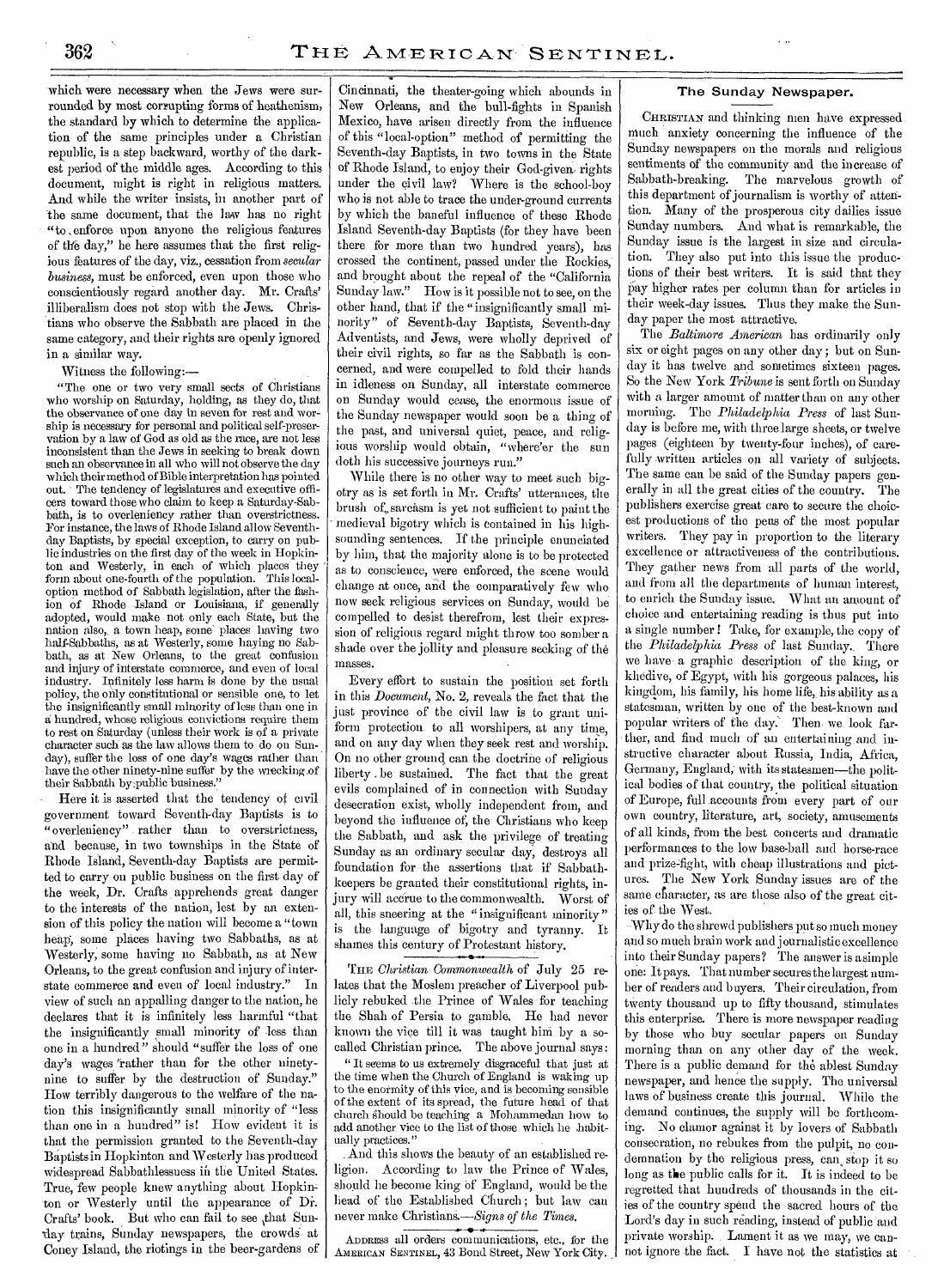hand, but it may be assumed that one hundred thousand men in New York, and a proportionate number in other cities, read the Sunday papers.

To what extent is the Sabbath violated ?—Not largely in the work of getting out the paper Most of the composition and press-work,' and perhaps nearly all the writing, is done before midnight on Saturday. Some type-setting and much press-work is done after midnight. The work done in the printing office on Sunday is chiefly for the Monday issue. Those who get their Sunday paper by mail on Monday morning, and then read it, do not break the Sabbath. So that this sin of Sunday desecration is confined chiefly to the newsboys who distribute the paper, and those who read it on Sunday. But these Sabbath-breakers are a great multitude.

The evil cannot be abated by preaching against it. The thunders of the pulpit don't reach the ears of men who sit in their easychairs poring over the fascinating columns of the *'Press* or *Tribune,* nor do the scoring editorials of the religious press. Can journalism supplant the secular Sunday paper by offering something better adapted to the day and equally entertaining ?—This is hopeless. No religious journal can afford to pay the high prices for their contributions. And if the publishers had the money to engage the ablest pens, the subjects would necessarily be moral and less exciting. Religious papers could not fill their columns with gorgeous descriptions of all worldly affairs, society notes, theaters, concerts,' horse-races, base-ball contests, and all exhibitions of rowdyism and vice. Even those,papers that have the widest circulation and largest revenue, like the *Independent* and the *Advance,* cannot compete financially, or in entertaining matter, with the Sunday issues of the great city dailies.

All that can be done is to instill an increasing reverence for the Lord's day in the minds of the children and young of the church and the country. This is the work of Sunday-schools and catechetical classes. Until a generation shall arise with a deeper sense of the sacredness of our Christian Sabbath than our present American people, the Sunday newspaper will flourish and be a power in the land in moulding public sentiment.—G. *D., in Lutheran Observer, August 16, 1889.* 

#### Sound Doctrine,

' THERE has been a great hurrah made during the past few days, over the agitation of the Sunday-Rest movement. . . . Perhaps it would -be well in the midst of this agitation to pause and inquire who is back of this movement, and what its real object is. The people at large have never made a demand for a law of this kind, and no complaint has ever been heard because of the absence of such a law, from anyone-except a few religious fanatics. These are the people that are -back of this movement, and their object is not so much to give the poor workingman a rest as to close every avenue of recreation and amusement and give the church a monopoly of Sunday entertainments. They are making the first effort for a union of Church and State, and their next one will be to introduce God into the Constitution, Which is already planned.

This movement, under the thin disguise of making Sunday a day of rest for laboring people, is an outrage and an imposition which a purely secular government like ours should never tolerate for a moment, and never will if the people awake to their danger. We have seen the effect of Sunday laws and religious tyranny in the past, and the Puritan Sunday is something we don't wish to revive. We don't want such restrictions placed on us as our ancestors had, or any laws enacted like the following from the blue laws of Connecticut:—

" No man shall run on the Sabbath, or walk in his garden, or elsewhere, excepting to and from meeting. "No woman shall kiss her child on the Sabbath or fasting-day.

"No one shall travel, make beds, sweep houses, cut hair, or shave, on the Sabbath-day, etc., etc.

These are laws we don't want resurrected, but the Blair bill is a long step in that direction, and the warning cannot be sounded too soon or too loud. "Let Church and State be forever separate," said General Grant, and every student of history knows the evil effects of their union. With countless religious sects at war with each -other, and unable . to harmonize on creeds and systems, it does not need remarkable perspicuity to perceive the total unfitness of the religious element in politics. There is no law in existence which prevents a man from keeping the Sabbath and worshiping God as he sees fit, and while there isn't it would seem that religious people have all the rights and privileges they need, and no Sunday laws are needed, unless they desire to restrain and coerce those who differ from them in their religious views.

While perfect freedom exists for a man to attend church or remain away, and stringent laws are in force against disturbing any religious assembly while at worship, I for one see no need of other Sunday laws. While religious people are protected in their rights and no restraints are placed upon them, every non-religionist under a purely secular government should have equal freedom to conduct himself as his conscience directs and approves. To say that a man shall not work on Sunday, if he so desires, and that he shall *"engage* in no play, game, amusement, or recreation," is an unjust infringement on his natural rights.

Let this government enact such a law on any other day than Sunday, and a protest would go up from millions against it. Now, if Church and State are separate and intended to remain so, why is a religious day chosen in the enaction of such a law?

The moment Sunday legislation is made to restrict in any manner the rights of the people, that moment there is a virtual union of Church and State, and I for one rise to protest long and loud against it.

Says Mr. Crafts: "The right arm of the American Sabbath Union is the promotion of the religious Sabbath. These two things—the Christian Sabbath on the one hand and the American Sabbath on the other hand, are as distinct as mytwo arms, that resemble and co-operate, and yet by no means the same. This distinction is itself an answer to the objections to Sunday laws." Let us dissect this delusion. What does a secular government know or care about a Christian Sabbath ? And what better is -a civil Sabbath than a civil Saturday? Does a secular government know any distinction ?—No! Then to legislate for the preservation of enforced rest on Sunday, is to-exceed the authority of the Constitution on which the government rests. This cannot be successfully denied or disproven, and if a Sunday law is passed the strong arm of the secular government, instead of the power of the American Sabbath Union, will be used to enforce

it. We have laws establishing legal holidays, but no penalty is prescribed for a failure to keep such days, and one can work or play as conditions or inclinations lead, without *being* punished,, but on Sunday the proposed law will inflict penalties for a failure to refrain from work or recreation. Again I say this is a virtual union of Church and State, and it is time that every man who loves his liberty was awake to the dangers that lurk in the movement just inaugurated in our city, but actively at work all over our country.— *Channing Severance, in Los Angeles Tribune, September 5, 1889.* 

#### Correct Principles Stated.

IT is contrary to the teachings of Christ, as well as treasonable to free government, to legislate at all with regard to the Sabbath or any other religious institution, whether spurious or genuine. People differ in opinion on religious subjects, and each has a right to *enjoy* and be protected in the exercise and expression of his views. Those who believe it to be their duty to observe Sunday as a day of sacred obligation, whether in recognition of the authority of the Creator or that of the pope, have a perfect right to do so, and are accountable to God alone in the matter; but those who believe it to be their duty to accept the Bible as the only rule of faith and practice, and to "remember the Sabbath-day to keep it holy," according to the Creator's specific direction, and for the reason he has given. have an equally valid right to similar protection in the enjoyment, exercise, and expression of their views, and neither has any right, either moral or civil, to interfere with the other. If the activities of the Sunday observer may not legally be restrained on the seventh day in recognition of a belief in its sanctity by one class of citizens, then the activities of the seventh-day observer may not legally be restrained on Sunday in recognition of a belief in its sanctity by another *class* of citizens. Neither may the activities of the nonobserver legally be restrained on either day, because his rights are involved equally with the others, and he is equally with them amenable to God.

If a man is irreligious, Christians are commissioned to preach the gospel to him, and, as embassadors of Christ, to persuade and beseech him to repent; they are instructed to pray for him, and are commanded to treat him in all respects as they would wish to be treated, but they have no authority to judge and punish him for sin against God; nor to compel him to act as if he .were a Christian when he is not one. Majorities should rule in all matters which may properly be submitted to their action, but the rights of minorities must always be protected by constitutional limitation of the power of majorities, and our Constitution wisely withholds from Congress the power to enact any religious legislation, because such legislation would inevitably violate the rights of conscience. Let every man who believes in free government upon the basis proclaimed in the Declaration of Independence, no longer remain inactive. Let no Christian who loves the Lord with all his heart, and his neighbor as himself, longer remain silent. It is time that all should recognize the fact that this National Reform-Sunday-enforcement scheme is a revival of papal ideas, using papal methods to compel governmental recognition and enforcement of Sunday, and that a confederacy of nominal Christians, claiming to represent all the Protestant Evangel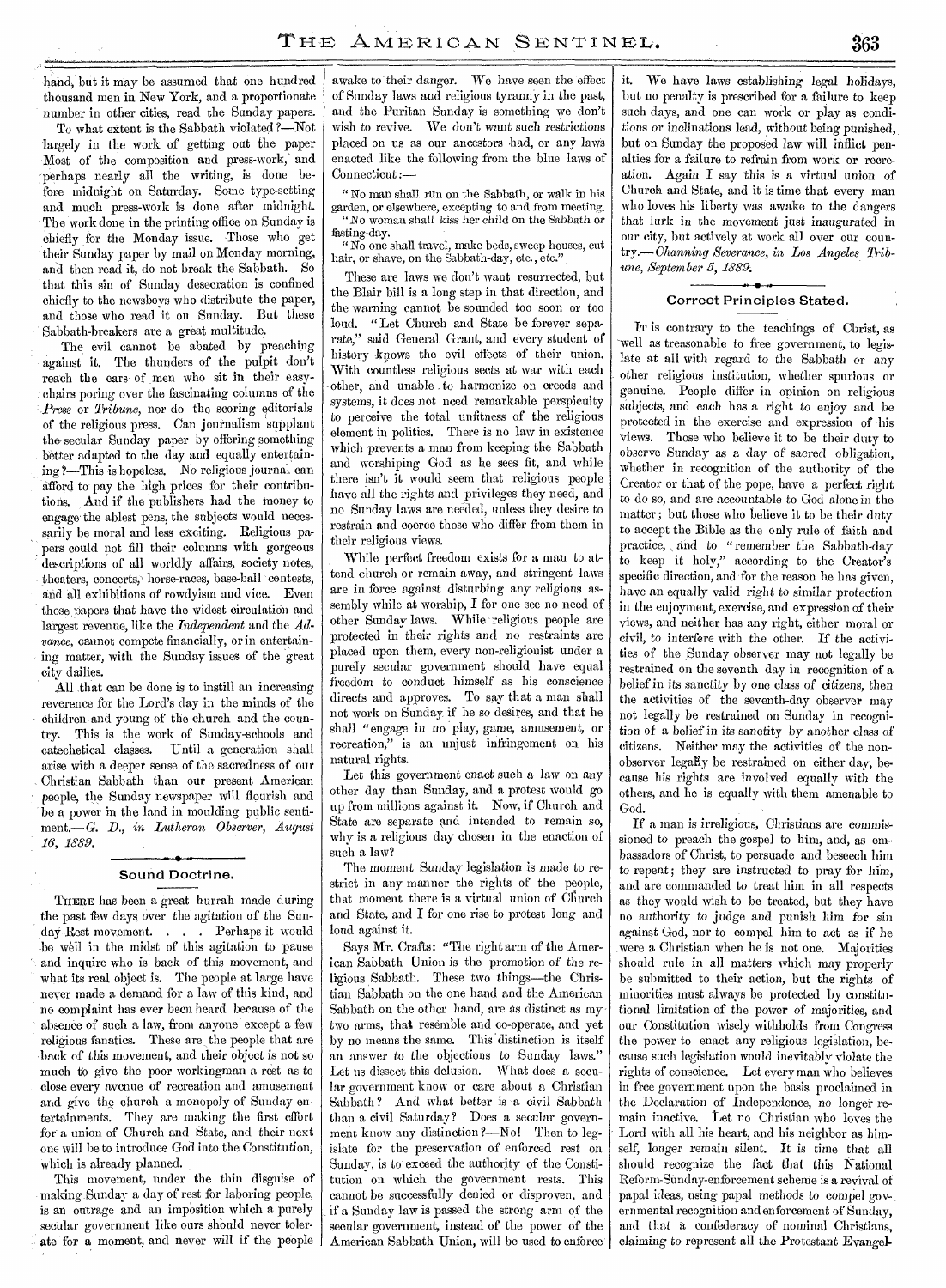ical denominations, but who are so utterly destitute of the Spirit of Christ, and so entirely controlled by lust for civil power to persecute those who differ from them, that they openly court alliance with Rome and brazenly avow their treasonable and wicked intentions. It is time that every conscientious person should study carefully the relations of civil government and religion, and be prepared to defend these inseparable gems of gospel truth—human equality in civil matters and individual accountability to God alone, morally.—Ira *D. Blanchard, in Western American, Chicago.* 

#### Public Schools and Church Property.

ONE of the most prominent of the demands now being made is that the nation shall insert the name of God, if not a formal recognition of Christianity, into our national Constitution. But surely this would not make the nation any more Christian if public and private sentiment be not in accordance with it. The Southern Confederacy placed such a clause into their articles of federation; but, while their republic was based on human slavery, what was it but a solemn mockery? I take it, the true way for this people to show its Christianity is not to write its dogmas in their Constitution, but to exhibit its virtues in their public and private lives. Remember, too, that such an acknowledgment of God or Christ or Bible would amount to nothing in itself, would be a mere dead letter, unless made vital by a definition of it. That would be the next and necessary step. There is not a word, a sentence, a doctrine in our National Constitution that is not subject to some interpretation, and made an authority in our civil and political life. But the moment you thus define the new amendment you recognize some explicit form of religion in the land, and commit a flagrant injustice upon your fellowcitizens who do not share that form of belief. For who is to decide upon that interpretation ?—The majority, of course. Now, this majority to-day is an orthodox Protestant one, and will be for along time to come. But to give such a definition of the amendment would be to violate the consciences of the Catholic, the Jew, the Unitarian, and a vast number of religious Liberals and Freethinkers. They would not be slow to resist such an invasion of their personal rights; and thus this seemingly harmless Christian amendment in reality has in it the seeds of social strife, religious war, and a possible disruption of the republic.

What blindness, what madness, then, possessed the Protestant advocates of such an amendment ? Honest they no doubt are, but grievously unwise. If the proposed amendment should pass Congress by the requisite two-thirds majority, and receive a three-fourths vote in three-fourths of all the States, as is required,—a contingency most unlikely to occur in the present temper of the American people,—it would prove the most dangerous weapon against the Protestant religion that could be put into the hands of its opponents. The only really practical benefits would accrue to the Roman Catholic, as the -strongest ecclesiastical body. That church would soon make an application of it that would make the overzealous Protestant look with affright at the consequences of their folly.

Another demand put forth by the Protestant opponents of the American doctrine of Church and State is for the retention of the Bible in the public schools. A sufficient reason for its exclusion is to be found in the fact that the public reading of the Bible is a liturgical act, as much so in the public schools as in the public service of religion.

Now, we have no right to introduce liturgical acts into a professedly secular institution, especially one supported by a tax levied indiscriminately on all. To read the Bible in the public schools is to inculcate religion there, and a particular form of religion as well.

You may do this if you have the power, but you cannot do it justly. You may vote down the Catholic, the Jew, the Rationalist, but you cannot reason them down. In retaining the Bible, you are only encouraging the Roman Catholic demand for a division of the public school funds, and justifying parochial and private schools for the education of Catholic youth. Both policy and justice, then, should lead to the prompt and total withdrawal of the Bible from all public schools of America. If Protestant interests suffer thereby, so much the more shame to the Protestant Church. But let us not do evil that good may come. The only public-school system possible or just in a community like ours, in which there is so much diversity of religious opinion, and in which all are taxed indiscriminately for its support, is one based on secular education, and from which all religious features are excluded. The only school in Oakland where this secularization is not carried out is the Oakland High School, and this matter ought to be remedied there also.

Another notable demand by the upholders of the divine right of the church is for a continued exemption of all church property from taxation. This is not only wrong to the other interests of the community, which have to make up the deficiency, but also directly encourages both the sectarian rivalry and the luxury and ostentation of the churches, which are such serious obstacles to the progress of a true Christianity. In Chicago I visited recently a splendid and luxurious temple, the property of a few rich men, which they use but a few hours each week. The rest of the time it is given over to silence and emptiness —handsome to look at, but otherwise as useless a piece of property as you will find in the whole city. Its cost was; perhaps, a quarter of a million of dollars ; and if justly taxed, as it ought to be, it would place in the city treasury some five or six thousand dollars, or enough to furnish the suffering poor with fuel during the hard winter. Now ,why should these excellent gentlemen be exempted from paying for their private luxury in worshiping God, when the poor mechanic or laborer who happens to own the roof over his head, however humble it may be, must come forward promptly and pay •his tax upon it—a tax larger because of this very exemption of church property?

In that very city I knew a Roman Catholic priest who purchased quite a tract of land, built a small chapel, and for eight years had the whole tract exempted from taxation. At the end of this time he sold the land at a large increase and built a costly church nearly a mile farther south. Is the State to be a partner in such ecclesiastical real-estate speculations ?

Consider, too, how rapidly the church property is increasing in this country. In San Francisco it amounts to something like \$6,000,000, and is taxed for only \$1,769,915. If justly taxed it would maintain all the city charities, and half pay for the public schools besides. In New York City the single corporation of Trinity Church owns property valued at \$25,000,000. According to the census of 1850, the amount of property held by the different religious denominations in the United States was \$87,000,000. In 1860, only ten years after, it had doubled, and was returned at \$171,000,000. In 1870 it' had again doubled, amounting to \$354,000,000. If this rate of increase be kept up till the end of the present century only, it would reach the enormous sum of \$2,835,000,000. Will not our government soon have to take steps to restrict and regulate this dangerous monopoly—a monopoly more threatening to our future peace as a nation than any other which afflicts us? Now the best restriction upon it is to equitably tax all church property; and, in view of its enormous wealth. the demand of the church for a continued exemption seems' singulary immodest and unfair.

In the Catholic parish church at Monterey I read a complaint affixed to its walls that California is the only State in the Union which taxes its churches. All honor to our State for that. It only.points the way which all our States will, sooner or later, be compelled to follow. I am proud of the action of our Unitarian Society in Tacoma, which sent up last month to the Constitutional Convention of the new State of Washington a petition that all church property be equally and equitably taxed. Let me ask once more, "Has civil society a right to give the public money outright to a religious or ecclesiastical body, to a missionary or tract society, or to a church?" According to our American doctrine of'Church and State, it has not.

"But is there any difference between releasing one from a debt of \$10, which he is bound to pay, and giving him \$10? Is there any difference whatever between paying out money from the public treasury and remitting taxes that are coming into the public treasury?"

It is often said, in reply to this, that churches ought not to be taxed because they yield no income. But the question of income does not enter into the reasons of taxation at all. A great many .things yield no income, and yet are taxed—wild lands, for instance, and other unproductive real property. A great many of our merchants today would like to be exempt from taxation on their unsold or depreciated stocks, from which they receive no returns.

But most commonly it is argued in behalf of the churches that there are many substantial benefits arising to the State from their existence, and this ought to be considered a fair exchange for their unpaid taxes. But the argument proves too much. Nearly all kinds of private property render important public service to the State. All private schools, for example; all art galleries, opera houses, and 'music halls; all life insurance companies, railways, and banks—might claim a similar exemption on the ground of public services rendered the State. The only honest and sensible way is for churches to bear their fair share of public taxation, as well as other corporations.

In the Old World the property exempt from taxes often amounted to one-third or even onehalf of the entire amount returned. At last the evil became so unbearable that the governments took the matter in hand and remedied it. Shall we maintain in free America a system. which the monarchies of Europe have found impracticable and dangerous to the State ?

To the other demands made by an unwise Protestantism, I can only refer by name. Such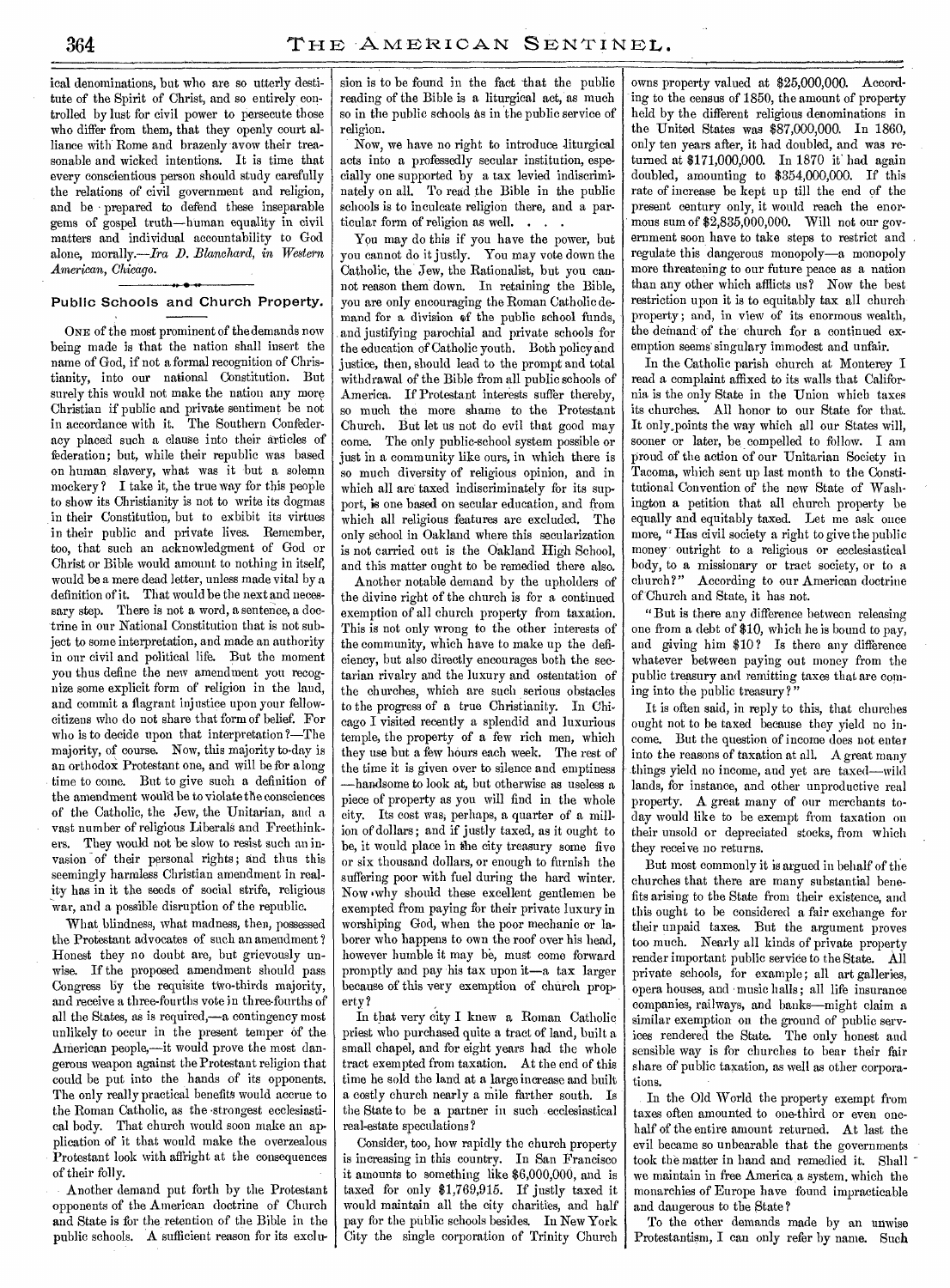-are the religious tests for holding office, and even for jurors and witnesses, still found on the statutebooks of some of the States, or which discriminate for or against the church ; the legal recognition of Sunday, not from motives of natural morality and civil expediency, but because of its supposed supernatural institution and religious authority; the enforcement of oaths in the public courts, which to many are a violation of conscience, and to most a solemn farce; and the issue of Thanksgiving and similar proclamations by the President or Governors of States. For while such occasions as this of public praise and gratitude are fitting in the life of a people- $-1$  wish we had more of them—they should be left to the discretion and piety of the churches. As these find it possible to agree on an annual week of prayer, they might be equally harmonious in appointing a day of universal thanksgiving. . . . Education, reason, justice, humanity—to these we appeal, and we are confident that ours shall at last be the victory. *—Rev. Chas. W Wendte, Oakland, California.* 

#### Stand by-the Constitution.

Ir is to the credit of our national Constitution that the Sunday observer is protected in his worship on the first day of the week; that the Sabbatarian is protected in his worship on the seventh day; and that the conscience of the nonobserver is protected in his seven days' toil. The fact is here recognized that the man who conducts himself on a proper civil basis is a good citizen, irrespective of his religious views, which are deemed inalienable rights that cannot be appropriated or trifled with.

Through the wise principle that protects all religions alike, the unhappy scenes that have attended State religions in the past are averted, and America has become the marvel of nations—the home of the persecuted refugee driven to our shores by the despotic power of the foreign church.

Considering to what is due our prosperity as a nation, considering the grave lessons taught us by those powers that have suffered from religious dictation, it becomes us to guard with jealous severity against a repetition in our fair land of. the disgraceful alliance, and to check at once those movements that threaten to destroy the recognition now given to the rights of conscience.

Individually we all have the right to persuade others to embrace our acting interpretation of divine ethics, but, happily, no authority to compel their adoption. Were it otherwise, man's highest feelings would become the slave of chance, the foot' ball of politicians. Then were the Catholics to rule, we must become, outwardly, Mariolaters; were the Hebrews to outvote us and claim their rights, we must renounce Christianity; were the race of Tong San to find a majority, we must all turn to Confucius ; and so on, we must change our conscience to suit the popular creed, under pain and penalty of statutory judgment.

Religious motives should arise from voluntary, recognition of the claims of the supreme power from an invisible source. It is the height of presumption for any civil tribunal to raise up an arbitrary standard to judge whether we are loyal to the mighty will of Jehovah, to whom the interference of puny earthly dictation becomes a foolhardy failure. Trouble is brewing on that ques- .tion—the aspiring church is becoming restless and aggressive—a stormy time of religious frenzy and bloodshed is close at our doors, yet the

drowsy occupants sleep on, unwilling to heed the tempest that will soon get beyond human control.—Moral *and Scientific Companion.* 

#### The Papal Theory.

[This article, taken from the "Progress of Religious Freedom," by Dr. Schaff, is of special interest just now in view of the professions of attachment to the principles of our government recently made by the Catholic Congress in Baltimore. The evidence is conclusive that the The evidence is conclusive that the Romanist who is really attached to our free institutions feels that attachment, not because he is a Catholic, but in spite of that fact, for the utterances of the popes and the traditions of " the church " are all against liberty of conscience or of worship.]

THE principle of intolerance is held by the Roman Church to this day. She claims the monopoly of Christian truth, and can tolerate no departure from it, but will punish it to the extent of her power. Liberal Catholics, in obedience to the better spirit of the age and the charitable instincts of the human heart, disown persecution and all civil punishments of spiritual offenses, as belonging to a by-gone age and inconsistent with the modern structure of society. But the official Roman Church does not and cannot give up the theory of intolerance without forfeiting her claim to infallibility. Every progress in favor of toleration and liberty during the last three centuries has been made in spite of her, and against her express protest.\* She has repeatedly denounced toleration and reasserted the principle of intolerance, which implies persecution under favorable circumstances. And these declarations proceed from the highest seat of authority, whose decisions the Vatican Council of 1870 has made infallible and irrevocable.

Pope Gregory XVI., in an Encyclical, of August 15, 1832, identifies religious toleration with the liberty of error and indifferentism, and condemns it as "the most fruitful cause of evils with which the church is at present afflicted," and goes on to say: "From this noxious fountain of indifferentism flows that absurd and erroneous opinion, or, rather, that form of madness, which declares that liberty of conscience should be arrested and maintained for everyone. For this most pestilential error, that full and immoderate liberty of opinion paves the way which, to the injury of sacred and civil government, is now spread far and wide, and which some, with the utmost impudence, have extolled as beneficial to religion."

The Papal Syllabus of 1864, issued by Pius IX., the first infallible pope, condemns among the eighty errors of the age the following propositions, which are among the fundamental principles of the government of the United States:

"Every man is free to embrace and profess the religion which he believes to be true according to the light of reason." Sec. 3, 15. the light of reason."

"The Church ought to be separated from the State, and the State from the Church." Sec.  $6, 55$ .

In the present day, it is no longer expedient that the Catholic religion shall be held as the only religion of the State, to the exclusion of all other modes of worship." Sec. 10, 78.

The Encyclical *"Immortale Dei"* of Pope Leo XIII., concerning the "Christian constitution of States," issued November 1, 1885, is a moderate and prudent explanation, but not a retraction, of the doctrine of his predecessors; it expressly, and approvingly refers to the Encyclical of Gregory  $\tilde{\mathrm{XVI}}$ ., of August 15, 1832, and to the Syllabus of Pius IX., and adds: " From these decisions of the popes it is clearly to be understood that . . . it is a crime of private individuals and a crime for States to make no account of the duties of religion, or *to treat different kinds of religion in the same way. . . .* The church judges it not lawful that the various kinds of divine worship should have the same right as the true religion."

In a more recent Encyclical, "Libertas prœstantissimum natura donum," issued June 20, 1888, the same pope—one of the wisest, most moderate, and most liberal of modern times reiterates the same doctrine even more strongly. He begins by praising liberty as the most  $ex$ cellent gift of nature, which belongs only to intellectual or rational beings, but he makes true liberty to consist in submission to the will of God, as expressed in an infallible church with an infallible head. He expressly condemns what he calls the modern liberties, (1) of worship, (2) of speech and of the press, (3) of teaching, and (4) of conscience, because they tacitly assume the absence of truth as the law of our reason, and of authority as the law of our will. He first caricatures or misstates the liberal theory, which he seems to know only in the form of infidel radicalism, and then denounces it. In the same document he incidentally calls the separation of Church and State a "pernicious maxim." And he concludes: "From what has been said, it follows that it is in no way lawful to demand, to defend, or to grant promiscuous freedom of thought, of speech, of writing, or of religion, as if they were so many rights which nature had given to man."

Cardinal Manning, in a preface to the English translation of this Encyclical, fully approves of these sentiments, and predicts that "the pontificate of Leo XIII. will be known in history at the time when, upon a world torn and *tossed* by antichristian and antisocial revolutions, the abundant seeds of divine truth sown broadcast, revived the conscience of Christendom." He also predicts that the two Encyclical Letters to which we referred " will be recorded as the pronouncements which have vindicated the political order of society from confusion, and the liberty of men from the license of liberalism." But we venture to say that Pope Pius IX. and Pope Leo XIII. have seriously injured the cause of the Roman Church by placing her in open antagonism to the irresistible progress of history, which is a progress of liberty. By declaring the separation of Church and State a "pernicious maxim," Leo XIII. has unwisely as well as unjustly condemned the Constitution of the United States, which makes such separation the law of the land, not from indifference or hostility to religion, but from respect for religion, and which secures to the Roman Catholic Church a greater amount of liberty and prosperity than she enjoys in Italy or Spain or Austria or France or Mexico or Brazil. The highest American dignitary of that church, Cardinal Gibbons, of Baltimore, who attended the centennial celebration of the Constitution at Philadelphia; September, 1887, said in his letter of acceptance : " The Constitution of the United States is worthy of being written in letters of gold. It is a charter by which the liberties of sixty millions of people are secured, and by which, under Providence, the temporal happiness of countless millions yet unborn will be perpetuated." The same cardinal, in a communication to the New, York *Independent* of November 29, 1888, thus eulogizes the condition of this free country as compared with others: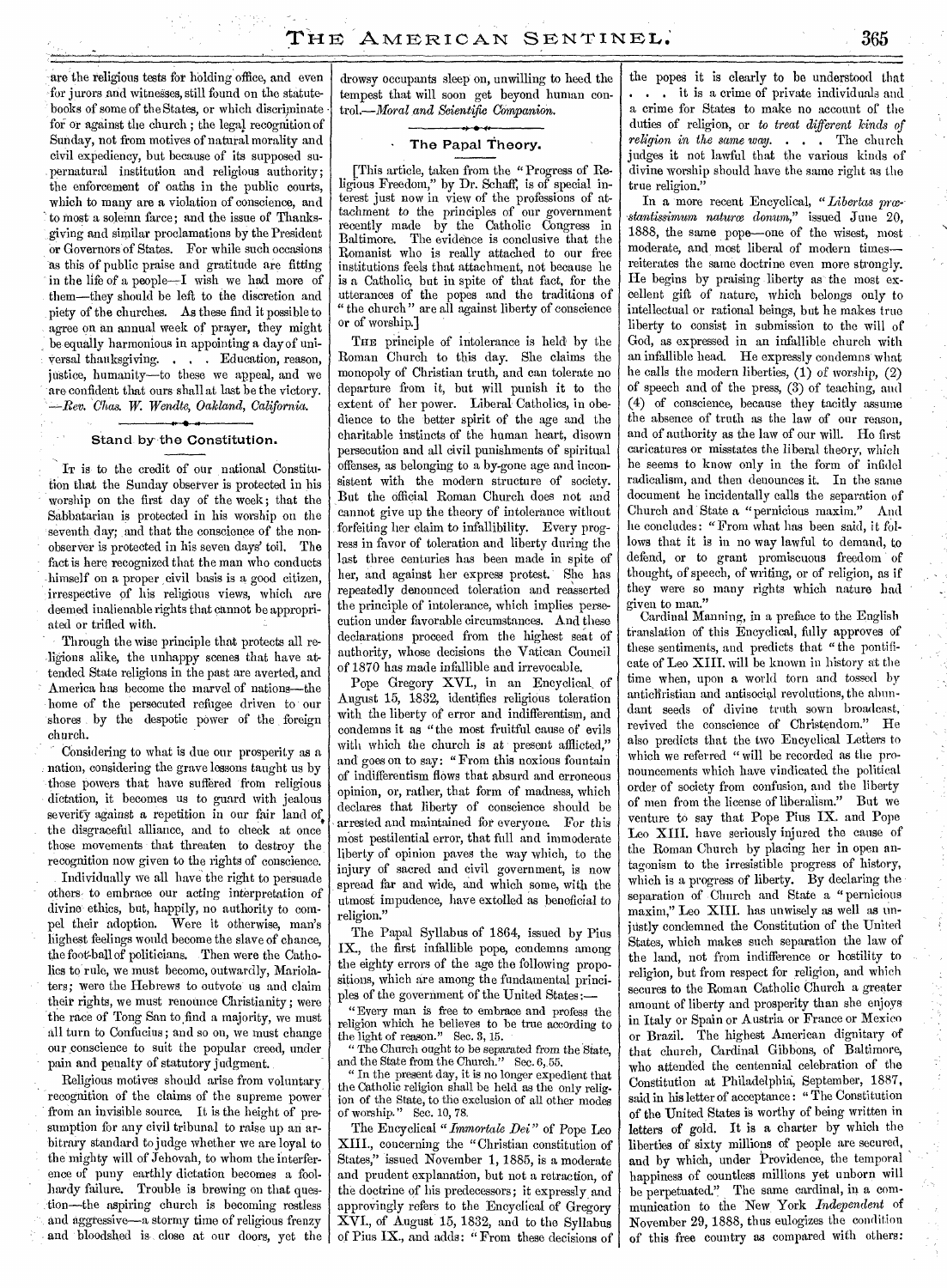"Assuredly we have many reasons to praise 'the Giver of all good gifts' for the blessings we enjoy as a nation and as individuals. We are in profound peace, while other nations are preparing for war. We are enjoying unexampled prosperity, while other people are struggling for the means of subsistence. Above all, we possess the luxury of liberty tempered by law and justice, while other races are bound by the yoke of tyranny."

The logic (granting the Romish premises) is on the side of the pope, but the facts are on the side of the cardinal. The facts ought to rectify the logic, not *vice versa;* for facts are stubborn and cannot be undone.

#### New Gospel of Paternalism.

BOSTON'S latest intellectual movement has taken the form of advanced Socialism, under the inspiration ot "Looking Backward," a novel by Mr. Edward Ballamy, and it is not unlikely that the public discussion of the book in that city will win for it that which the criticism of Mr. Gladstone achieved for "Robert Elsmere," namely, a wide circle of thoughtful readers.

Without the stimulus given by Col. T. W. Higginson, the Rev. M. J. Savage, Mr. William D. Howells, the Rev. Dr. Edward Everett Hale, and others, representing the advanced culture of New England, the book would be valued for whatever literary merit it possessed; the ideas of social revolution of which it is an exponent would not either be entertained or discussed. But when eminent men approve these theories, establish societies for the promulgation of the ideas, and publish a magazine to extend them, it becomes necessary to examine the theories and see whether or not they stand the test of logical expediency.

The theories taught by Mr. Bellamy's book are:. No man shall be better than his neighbor. All who are able to work shall be provided with labor best suited to their capacity, and the proceeds of this toil to be so divided that there shall be equality of income. All competition is to be abolished; individualism is to be suppressed; every citizen shall attend public school until the age of 21; every man shall work until he reaches the age of 40, after which he must be pensioned. There will be no crime, poverty, legislation, or politicians. These and other projects of like nature the author seeks to teach. The whole question is summed up by Colonel Higginson, who says : "Modern life demands organized business action. There are two great organizations, either one of which can manage it, organized capital or organized government. If this be the real alternative there is certainly an increasing number of people who would prefer to trust the government."

This form of Socialism is purely a figment of the imagination. It has no practical worth, and if it could be made to permeate our system would be dangerous to the welfare of society. If the question as to what should control business enterprise should ever be narrowed down between corporation and government, the former would be the more universally preferred. In all the history of railroad legislation it has been incontestibly demonstrated that the government cannot manage railways successfully and honestly, whereas, under the form of corporate co-operation the greatest material triumphs of the age have been achieved. The State has all it can do to transact properly its present functions. Railroads, telegraphy, farming, and merchandise should never be managed by the government, and as long as the republic lasts never will be so controlled.

But this theory of reducing all men to equal condition, can it be made to apply practically to our American life? To begin, what is the reason of our rapid national development? The simplest answer that can be given is, The incentive held forth to individual industry, the rewards to be gained and the power to be attained through the medium of these rewards. Even if the law of compulsory education could be enforced so that each individual was possessed of equal educational advantages, the law of nature reveals the fact that some would profit, and others derive little benefit, therefrom. Some would be intelligent and others would be more or less fools. Some would lead and others would follow. Some would work and others play, and in a generation or less some would beg and others steal. The theory must not only give all men an equal start, but it must be so fortified as to keep them so, and therein is shown the utter futility of the idea, and that which is intended to cause more equality in the world would work the greatest injustice that righteous men have ever suffered. The intellectual and moral giant would be doomed to the same life as his mental and moral inferior, and deprived of those superior advantages to which he is entitled by every principle of natural equity. The end of it all would be the reduction of mankind to the level of the commonplace; the incentive to human effort would be removed, and society, if obedient to the decrees of the new dispensation, would sink into monotonous stagnancy and drift into the dark age of a twentieth century.— *Oregonian, July 80, 1889.* 

#### Poor, "Hampered" Rome.

IN its issue of November 3, the , *Catholic Review* says:—

" In this land which makes liberty of conscience its fundamental principle, we are hampered in the practice of our religion more than are Catholics in England and her colonies, although there the faith of the nation is professedly hostile to ours."

What do Romanists mean by being "hampered"? Because the government does not support its parochial schools, Rome is hampered ! Until the government declares in favor of the "freedom" (temporal power) of the pope, that church will deem itself hampered. In short, until the government is entirely moulded by the influence of the church, the latter will no doubt feel 'very much hampered. Here is a specimen wail from the *Review*:

*"* We are obliged to pay double taxes for the education of our children. Our priests are excluded from many of the prisons and reformatories, and are admitted to others only under restrictions that are galling and unjust. We have no proper appointment of chaplains among the Indian tribes, although many of these wards of the nation profess our faith and could easily be reduced to useful citizenship under its benign influences." •

The following item especially must be accomplished before Rome is content, and this end gained will soon appease all other grievances:—

"The Pope must be free! The power he wields is too vast for its free exercise to be permitted by any earthly ruler to whom he may be subject. The earthly ruler to whom he may be subject. united public opinion of the world is probably the means God will use to restore the liberty of his vicar. And the public opinion of America leads and directs that of the earth.

The last sentence explains why the pathetic appeal is made through a great Catholic gathering on the eve'of a new session of- Congress.

But Rome should take courage ; surely everything is rapidly tending toward her desired end. Protestant bodies of almost every shade are moving to open the way fbr religious legislation, which, when once inaugurated, will open wide the door for Rome to step in and take the helm. The National Reform Association, backed in its various enterprises by nearly every denomination, is asking the Catholics to help it in establishing church domination in the government, and in such a way as will give Rome the balance of power; politicians in high political station are hobnobbing with Roman dignitaries at every favorable opportunity; and from whatever-standpoint the view may be taken, the outlook is favorable to the progress of papal influence. If the Catholic Church is any less hampered in England and her colonies than in this country, the Church of England and the British lion itself must be well-nigh overcome by the "imprisoned " Leo of Rome. W. N. GLENN.

#### Stealing the Lord's Day.

IF a man has lost valuable property by a thief, the loser is the ,first to complain, and the first to seek redress. .Now those in favor of a Sunday law, say that Sunday is the Lord's day; that the laboring classes, pleasure-seekers, etc., are stealing it for their own advantage and gratification, and they want a law to make them stop it.

If Sunday is the Lord's day, and people are stealing the Lord's property, why not let the Lord be first to 'complain and seek redress? To hear those who favor a Sunday law tell how people who appropriate the day to worldly interests ought to be made to desist, or how those who keep another day ought to be ostracised, one would think that *their* property had been stolen instead of the Lord's. They seem to forget God is able to care for his own property. But where has the Lord expressed his incapability for so doing, and commissioned civil government to protect his Sabbath by civil law? He has authorized civil government to protect life and property from persons of evil intent; but he has nowhere empowered it to punish its subjects for the non-performance of a duty that they owe to God.

He who- uses the Sabbath to advance his selfish interests is stealing God's time, but is committing no crime against his neighbor or the government; therefore none but God has a right<br>to punish him. E. HILLIARD. E. HILLIARD. *Duluth, Minn.* 

## **-I. • 4.**  The "Angelus."

THIS great painting, by François Millet, recently sold to the N. Y. Art Association for one *hundred and sixteen thousand dollars, is* to be reproduced by the S. F. *Wasp* Publishing Co., and will be presented *free* to every purchaser (and subscriber) of the great Christmas Holiday *Wasp,*  now in preparation. The picture will be 24x28 in size, illustrated in nine colors and printed on 120-lb. paper. Although the picture could not be purchased for less than \$5.00 at the art stores, it will be presented free with the Christmas *Wasp,* which will be a gorgeous edition of 52 pages, containing 12 full pages of illustrations. The Christmas *Wasp,* including the great picture, will only cost 25 cents. Leave your orders in advancc with the newspaper agency.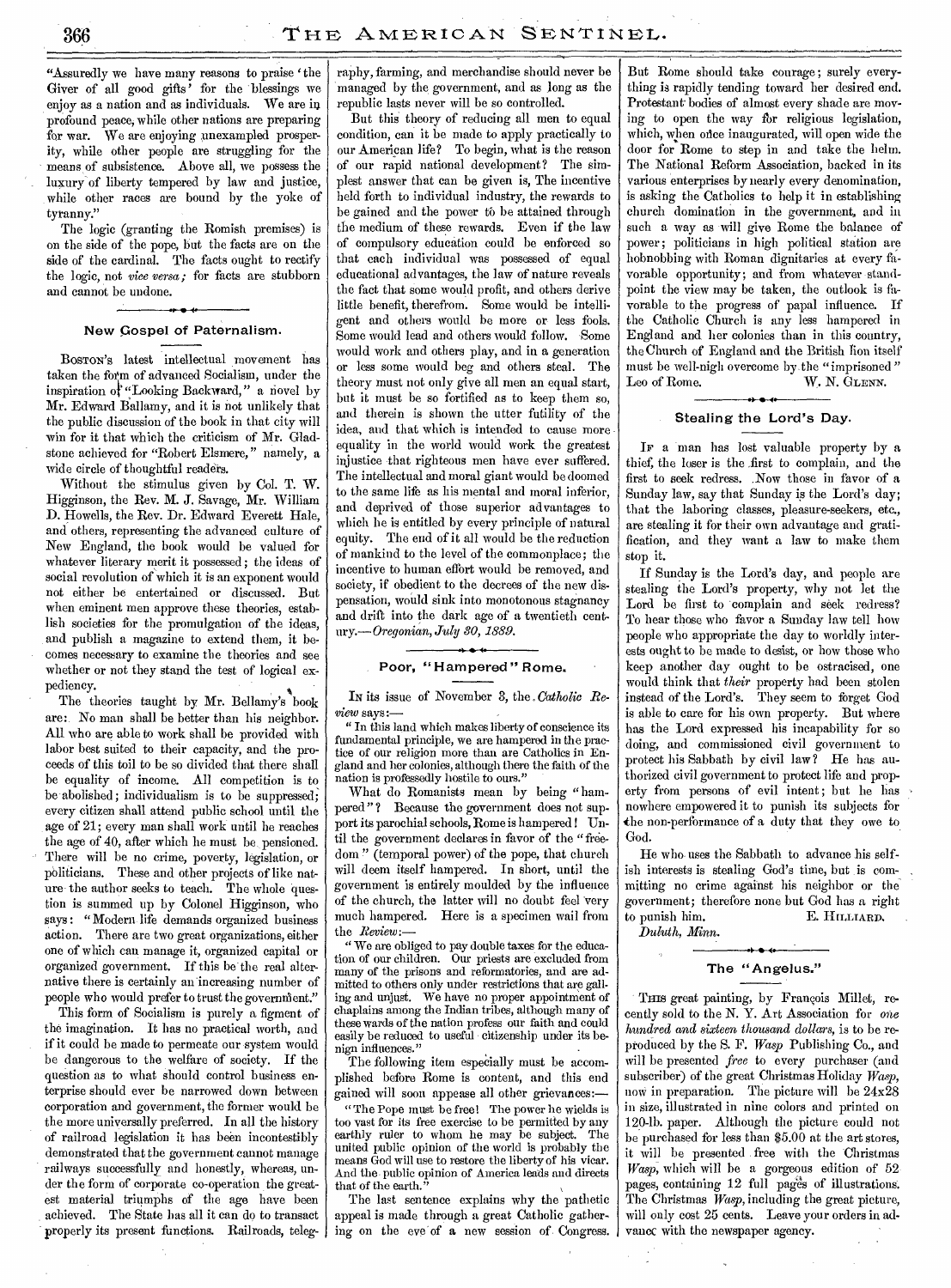## Advertisements.

ADVERTISING RATES made known on application. No advertisements of patent medicines, novelise, in novelises, to<br>have the service of the service of the service of a string of a trivial, intemperate, immoral or impure<br>nature

#### " The Ideal" Account and Memorandum Book<br>and Business Guide (Convrighted). and Business Guide (Copyrighted).

SPECIAL FEATURES: Fully and plainly specified accounts; silicate slates—for both slate and lead-pencil (with craser); a printed wishing list—on slicate (very convenient); business and legal forms, etc., they can be conven

# **PACIFIC BUSINESS COLLEGE.**<br> **PACIFIC Life Scholarship, \$75.**

Send for Catalogue.

#### G. H. KRIECHBAUM,

DENTIST, **DENTIST**, Office 854<sup>1</sup>/<sub>2</sub> Broadway, Corner Seventh, Oakland Office Hours- $-9$  to 12  $\Lambda$ . M. and 1 to 5 p. M.

Rooms 17 and 18.

## Fresno and Merced County Lands **TO RENT AND FOR SALE.**

**15,000 ACTES** I and in the above Counties, to rent for a term of years. Also

**MOO COMOC ACTES** fine Raisin, Fruit, Al-<br>with water for irrigation, for sale in tracts of from<br>20 acres to large tracts suitable for Colony purposes. For particulars, apply to

## E. B. PERRIN, 402 Kearny Street,<br>Expansisce and Cal

 $San$  *Francisco,* 







For information of all States and Territories, with Beautiful Engravings of the most interesting Scenery herious Industries of all Sections, send 10 cents for **copy of TUE WESTERN WORLD. Illustrate**<br>The copy of all Government Land lored Map of every State and Territory (including laska) with a History of each from earliest times, see<br>**HE WESTERN WORLD GUIDE AND HAND-BOOK** 

rus weiten wunter outle and nand-budal<br>the most comprehensive, instructive and useful Book ever published. It tells who are entitled to the Public Lands of them; and how to get them; and how to get them; and how to get them; and how to  $\frac{1}{\sqrt{2}}$  and  $\frac{1}{\sqrt{2}}$  and  $\frac{1}{\sqrt{2}}$  and  $\frac{1}{\sqrt{2}}$  and  $\frac{$ same. It also gives all the state of input is a state of the state of the state of importance to Set. tiers, Faront also we have a life of the piror of the piror of the piror of the piror of the piror of the piror of the pinor of the pinor of the pinor of the pinor of the pinor of the pinor of the pinor of the pinor of the pinor of those seeking e States; as 4W110;000 Laws of each of the states; as 40 dig to the control of the control of the control of the control of the control of the control of the control of the control of the control of the control of the cont tory of every Na-Fig. basic valuable if  $\frac{1}{2}$ <br>the States in the society. It also valuable in the second states of the second states of  $\frac{1}{2}$ <br>three cooling of  $\frac{1}{2}$  persistence is also valuable and compre. World, • how and erned,etc,ete: in ad- **PRIGHT !!** erned, and the most complete the experiments of the most complete which is the most complete which wish and have would hardly be wished to the most complete which have the most complete the weak of the property of the prop by whom Gov-<br>dition it-contains è. and Mallod to all part of the World for 50 Cents. It is the best selling Slock for Agents over published. Many are making \$100 per month; others as high as \$2,500 a for a straight and the same selling the Guide and Hand-Bo ee copy and<br>nding \$1.00 termsto any one ordering two books and sending \$1.00.<br>The Western World, Hinstrated," one year and<br>Gaide and Hand-Book both for 65 cents. Address<br>THE WESTERN WORLD Chicago. JIL

## YOUR ATTENTION TO THIS LIST OF BOOKS.

#### **JUVENILE BOOKS.**

BIBLE BIRTHDAY RECORD—A text-book for the young. By the author of "Hymns from the Land of Luther," etc. 32mo, cloth extra, gilt edges, 50c.

BIBLE BIRTHDAY BOOK—A choice selection of texts for every day in the year. By the author of "Hymns from the Land of Luther," etc. 32mo, cloth extra, gilt edges, 50c.

BIBLE SCENES AND STORIES—Containing 50 of the finest drawings of Gustave Dore, with descriptive letter-press. Royal 8vo, cloth, \$3 00.

DORE'S BIBLE GALLERY—Containing a selec-<br>tion of 100 of the finest drawings of Gustave<br>Dore, with descriptive letter-press. By T. W.<br>Chambers, D.D. Crown folio, cloth, full gilt,<br>\$4.00.

FIRST STEPS FOR LITTLE FEET IN GOSPEL PATHS—By the author of " The Story of the Bible." 828 pages, with colored frontispiece and 140 Illustrations. 16mo, cloth, 75c.

As its title indicates, this work is designed for the little ones, and consists of short lessons fol-lowed by qudstions so simple that the little hearers, if attentive when the passage is read, may readily answer.

PALESTINE FOR THE YOUNG--By the Rev.<br>Andrew A. Bonar.

A finely illustrated description of the Holy Land, which, though written in a style adapted to the understanding of the young, is at the same time full of instruction for those of maturer years. It will add an interest to

PILGRIM'S PROGRESS - By John Bunyan.<br>12mo, cloth, \$1.00. 12mo, cloth, \$1.00.

RIDE THROUGH PALESTINE (The)—By the Rev. John W. Dulles, D.D. Illustrated by 184<br>maps and engravings. 2d edition; 12mo, cloth,<br> $\sum_{n=0}^{\infty}$ .00.

The author has sought to make this book one that will be acceptable in the family circle, and that will not only go into the Sabbath-school library, but be taken out of it also.

FAVORITE BIBLE STORIES FOR THE YOUNG—With numerous illustrations. 16mo, handsomely illuminated board covers, 50c; cloth extra, 75c.

GARDE V SWING, AND OTHER STORIES (The)  $\frac{\text{A}-\text{A}}{\text{ihled and illuminated side}}$ , large 4to, cloth, inked and illuminated side, large type, many beautiful oil-colored and other illustrations, \$1.75.

LITTLE WORKERS—A book for boys and girls. Large 4to, cloth, inked and illuminated sides, large type, many beautiful oil-colored and other illustrations. \$1.75.

ROLLO'S TOUR IN EUROPE—By Jacob Abbott. 10 vols., fully illustrated. 16mo, cloth, black and gold, in box, \$10.00—reduced to \$7.00,

Among all the books written for youth there are few which have equaled, and none have surpassed in interest or instruction, the writings of Jacob Abbott. His name has become a house-hold word throughout the land.

**STORY OF THE GOSPEL (The)**—By the author of "The Story of the Bible." The New Testament in language easy to understand. Princed in large, plain type, and filled with pictures. 360 pages, in colors; cloth, 75c.

**STORY OF A POCKET BIBLE (The)**—A book for all classes of readers.<br>This volume is exceedingly interesting, and thil of valuable religious instruction. Its thread of imaginary autobiography guides the reader through a deli

STORY OF THE BIBLE (The)—From Genesis to Revelation. Told in simple language, adapted to all ages, especially to the young. By the author of "First Steps for Little Feet" and " The Story of the Gospel."

 $\,$  "The Story of the Bible" differs from all other books of its class. It does not contain stories about the Bible, but is a simple version of the main portions of the Bible Itself, from Genesis to the Revelation; 704 p

A Story of the Bible Animals—Containing 704 pages and 300 illustrations. Bound in fine implies method of the This book contains a description of each animal mentioned in the Bible, and tells of its appearance, its habits,

New Lights on Old Paths—By the author of the "Story of the Bible." Size,  $9\frac{7}{2}x8x1\frac{6}{4}$  inches.<br>496 pages, 330 illustrations, bound in cloth, gilt closes. Price, only \$2.00.<br>A very interesting and profitable book fo old and young.



BIBLE PICTURE SERIES—Four kinds. Beauti-fully printed in colors, with pictorial covers. 4to, 25c each, on paper; per doz., \$3.00. Series I. Series II. Queen Esther. King Solomon. Daniel. Moses. Joseph and Ills Brothers. Ruth. Life of Christ. David.

**KITTEN SERIES**—Four kinds; beautifully printed in colors, with pictorial covers. 4to, on paper, per dozen, \$2.00; 20c each. \*<br>Fourfooted Friends and Favorites.<br>Fourfooted Friends and Favorites.<br>The Three Little Kittens.<br>T

"LANDSEER" SERIES OF PICTURE BOOKS<br>(The)—With letter-press descriptions by Mrs.<br>Surr. Four books in the series, each containing four of Landseer's pictures, beautifully printed<br>in oil colors. With eight pages of bold lett

VALUABLE BOOKS AT MODERATE PRICES.

#### **HISTORY.**

Antiquities of the Christian Church—By Joseph Bingham. 2. vols., sheep, \$10.

The intent of this work is to give the customs<br>and usages of the Christian Church for the first<br>four or five centuries under certain proper head-<br>ings, so that the reader may at once take a view<br>of any particular custom or

**History of Interpretation**—Eight lectures<br>preached before the University of Oxford, in<br>the year 1885, on the foundation of the late Rev.<br>John Bampton. By Frederic W. Farrar, D. D.,<br>F. R. S. Cloth, 8vo, \$8.50.<br>The author i

history of interpretation to suggest to us its own<br>scheme.

History History of Romanism, From the Earliest Cor**ruptions of Christianity**, chronological tables, indexes, giossary, and numerous illustra-<br>tive engravings. By John Dowling, D. D. Large<br>sive, cloth, \$4.00.<br>Sy John Dowling, D. D. Large<br>syo, cloth, \$4.00.<br>A new edition, w

History of Protestantism (The), From the Earli-

est Period to the <sup>F</sup>resent, Time—By Rev. J A.<br>Wylie, LL.D. In three volumes, each contain-<br>ing about 200 illustrations and over 600 pages. Per set, \$15,000.

**History of the Higguenots (A)**--By W. Carlos Martyn.<br>There is no page of history which is at once so fascinating in the dramatic interest of its scenes, and so momentous, as that which records the history of the Huguenot

**History of the Waldens**'s-By J. A. Wylie, LL.D.<br>Illustrated by 20 full-page engravings.<br>This work describes the coufficts vagged by the<br>Waldenses, and the martyrdoms they endured<br>in defense of their faith and their libert pages; price, 90 cents.

History of the Reformation of the Sixteenth

Century—By J. H. Merle D'Aubigne, D.D. 5 Vols. in 1, 8vo, cloth, \$1.25, The history of one of the greatest revolutions that has ever been accomplished in human

affairs. " There is a fascination in the pages of Merle D'Aubigne which transcends that of romance as much as truth is superior to fiction,"

History of the Decline and Fall of the Roman Empire—By Edward Gibbon, with notes by the Rev. H. H. Milman and M. Guizot. 6 vols., 12mo, cloth, \$3.00.

History of England, from the Invasion of Julius Caesar to the Abdication of James II., 1688-'By David Hume. Popular edition. 6 vols., 12mo, cloth, \$3.00.

History of England, from the Accession of James II., 1685, to the Death of William IV.,<br>1837—By Lord Macaulay. 5 vols., 12mo, cloth,<br>\$2.50.

Josephus, Flavius-The works of Flavius Josephus. A history of the Jewish Nation; trans-lated by William Whiston, A.M., with life, portrait, notes and index. A new cheap edition in clear type. 8vo, cloth, \$2.00.

Mosheim's Ecclesiastical History, Ancient and. Mrdern—In 4 books. Much corrected, enlarged, and improved from the primary authorities; being a new and literal translation from the original Latin, with copious notes by James Murdock, D.D. 3 vols. in 1. Cloth, 8vo, \$8.00

Old and. New Testament Connected (The) in the History of the Jews .and. Neighboring Nations, from the Declension of the Kingdoms of Israel and Judah to the time of Christ—By<br>Humphrey Prideaux, D.D. 15th American and<br>the 20th London edition. The whole illustrated<br>with maps and plates. In 2 large 8vo vols.,<br>c

Rollins' Ancient History—The Ancient History of the Egyptians, Carthaginians, Assyrians, Babylonians, Medes and Persians, Macedonians, and Grecians. By Charles Rollin. Translated from the French. In 4 vols. Price, \$3.25.

Seven Great Monarchies (The)—By George Rawlinson, M.A. The history, geography, and an-<br>iiquities of Chaldea, Assyria, Babylon, Media,<br>Persia, Parthia, and Sassanian, or New Persian<br>Empire. '8 vols., cloth, gilt top, maps a

Wharey's Church History—Sketches of church<br>history, comprising a regular series of the most<br>important and interesting events in the history<br>of the church from the birth of Christ to the<br>19th century. By the Rev, Jas, Wharc

#### BIOGRAPHY.

FOX'S BOOK OF MARTYRS; or, a History of the Lives, Sufferings, and Triumphant Deaths of the Primitive Protestant Martyrs. 1 vol., 12mo, cloth, 75c.

**LIFE AND WORDS OF CHRIST (The)**—By Cunnigham Gelkie, D.D. Large print edition, 2 vols. in 1. 8vo, cloth, \$1.50.<br>The author has endeavored to present in this work a reliable picture of the life of our Lord in the midst of

LIFE OF OUR LORD UPON THE EARTH—
Considered in its historical, chronological, and geographical relations. By Samuel J. Andrews.<br>
geographical relations. By Samuel J. Andrews.<br>
New edition, crown Svo, cloth, \$2.50.

LIFE OF CHRIST FOR OLD AND YOUNG (The)—By Cunningham Geikic, D.D. With 50 illustrations. 8vo, cloth, \$1.50.

This is a new book and not an abridgment,<br>and is written for the multitude, older or<br>younger. The fullest life of our Lord must<br>always remain the best for the student, clerical<br>or lay, but while these have their wishes alr

LIFE OF CHRIST (The)—By Frederick W. Far-<br>rar, D.D. 12mo, eloth, \$1.00.

LIVES OF THE FATHERS—Sketches of church history and biography. By Frederick W. Farrar, D.D., F.R.S.

The author's object is not to write a full and<br>continuous history of the early church, but<br>rather to connect the history of the church<br>during the first four centuries with the lives of<br>her principal fathers and teachers. 2

LIVINGSTONE AND STANLEY (The Lives and Travels of)—Covering their entire career<br>in Southern and Central Africa, carefully pre-<br>pared from the most authentic sources. A<br>thrilling narrative of the adventures, discoveries, experiences and achievements of the<br>

This work includes Livingstone's early life,<br>preparation for his life-work, a sketch of Africa<br>as known before his going there, his discovery<br>by Stanley, the three great mysteries of the past<br>five thousand years solved by

**LIFE AND TIMES OF LUTHER (The)**—By W.<br>Carlos Martyn.<br>Most of Luther's biographers have traced his<br>life chiefly and intentionally from a personal<br>standpoint. In these pages an effort has been<br>made to combine a biography o

LIFE OF ADONIRAM JUDSON (The)—By his son Edward Judson.

It is the purpose of the author to give a clear<br>and consecutive story of a career which may be<br>justly said to form the main artery of all American foreign mission endeavor. In order to bring<br>into bold relief Mr. Judson's s

LIFE OF ST. PAUL (The)—By Frederic IV. Far-rar, D.D. 8vo, illustrated with maps, cloth, \$1.50.

LIFE AND EPISTLES OF ST. PAUL (The)-By Rev. J. S. Howson, Bean of Chester, Illustrated, cloth, 8vo, \$3.00.<br>Dean of Chester, Illustrated, cloth, 8vo, \$3.00.<br>The purpose of this work is to give a living<br>picture of St. Paul h

LIFE OF PAUL—Same as above, In smaller type, 12mo, cloth, without illustrations and maps,  $\frac{12}{1.00}$ .

## MISCELLANEOUS.

0 In the Following List of Miscellaneous Books will be Found Something to Interest all. We Furnish them Post-paid at the<br> $\boldsymbol{P} \boldsymbol{U}\boldsymbol{B} \boldsymbol{L} \boldsymbol{I} \boldsymbol{S} \boldsymbol{H} \boldsymbol{E} \boldsymbol{R} \boldsymbol{S}' \boldsymbol{P} \boldsymbol{R} \boldsymbol{I} \boldsymbol{C} \boldsymbol{E} \boldsymbol{S}.$ PUBLISHERS' PRICES. —o Lives of the Fathers, Farrar, 2 vols., cloth...45.0o Life of Christ, Farrar, cloth Loo The Messages of the Books, Farrar, cloth 3.50 History of the Interpretation, Farrar, cloth, 3,50 Life of St. Paul, Farrar I.5o Syriac New Testament 2.50 Heads and Faces and How to Study Them, cloth Leo Hours with the Bible, Geikie, 6 vols. in 3, ' cloth 4.50

Holy Land and the Bible, Geikie, 2 VON.— 5.00 How We Got Our Bible, cloth 6o roo,000 Synonyms and Antonyms, cloth Life of Christ for the Young, Geikie, cloth 1.5o The Christian's Secret of-a Happy Life,

paper The Christian's Secret of a Happy Life, 5o cloth 75 The Christian's Secret of a Happy Life, cloth, gilt edges Imo Any of the above sent post-paid on receipt of

Pacific Press Publishing Co.,

OAKLAND, CAL.,

pric

Address all orders to